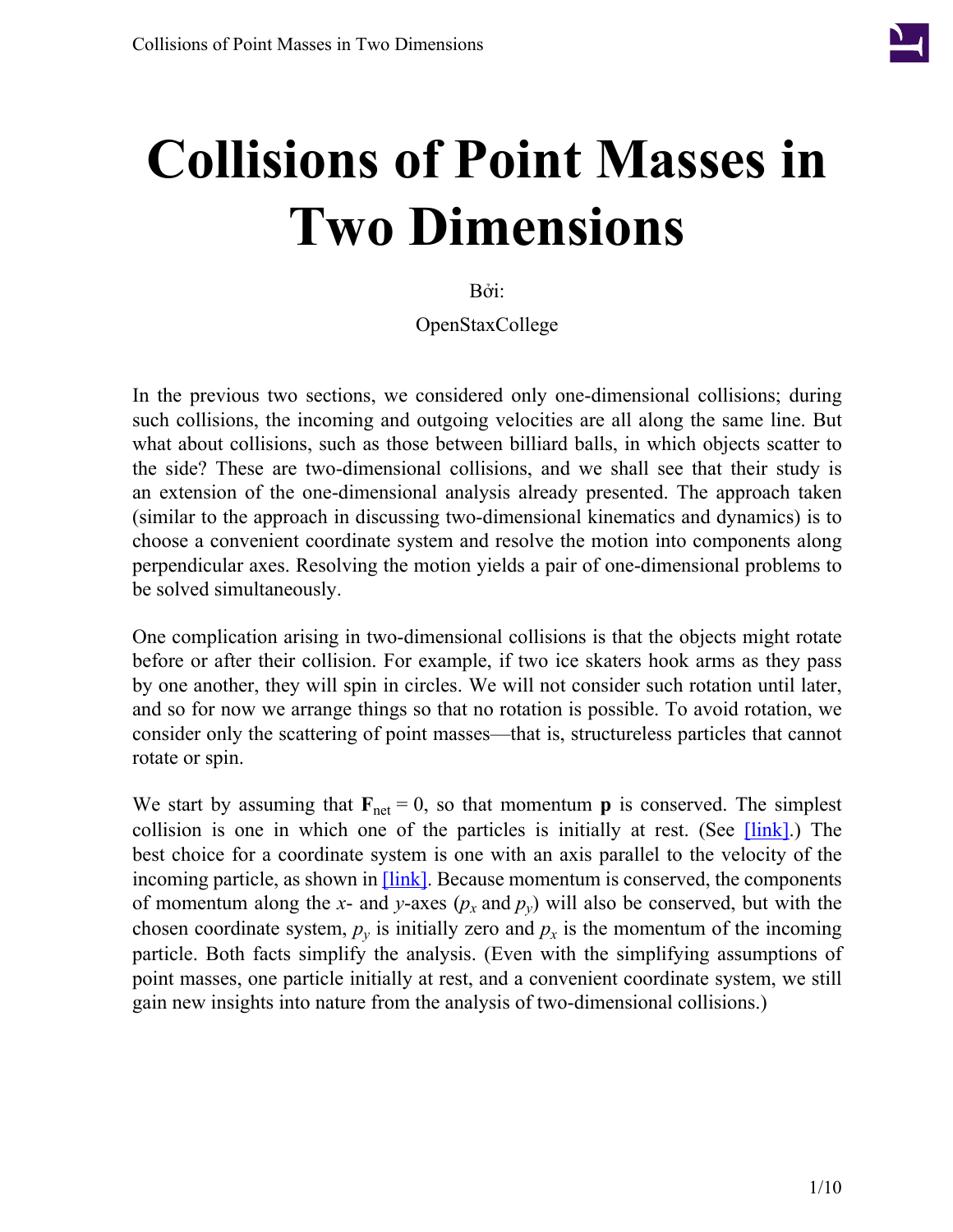<span id="page-1-0"></span>

*A two-dimensional collision with the coordinate system chosen so that m<sup>2</sup> is initially at rest and*  $v<sub>l</sub>$  *is parallel to the x -axis. This coordinate system is sometimes called the laboratory coordinate system, because many scattering experiments have a target that is stationary in the laboratory, while particles are scattered from it to determine the particles that make-up the target and how they are bound together. The particles may not be observed directly, but their initial and final velocities are.*

Along the *x*-axis, the equation for conservation of momentum is

 $p_{1x} + p_{2x} = 2$  children in msubsup + 2 children in msubsup.

Where the subscripts denote the particles and axes and the primes denote the situation after the collision. In terms of masses and velocities, this equation is

 $m_1v_{1x} + m_2v_{2x} = m_12$  children in msubsup +  $m_22$  children in msubsup.

But because particle 2 is initially at rest, this equation becomes

 $m_1v_{1x} = m_12$  children in msubsup +  $m_22$  children in msubsup.

The components of the velocities along the *x*-axis have the form *v* cos θ. Because particle 1 initially moves along the *x*-axis, we find  $v_{1x} = v_1$ .

Conservation of momentum along the *x*-axis gives the following equation:

 $m_1v_1 = m_12$  children in msubsup cos  $\theta_1 + m_22$  children in msubsup cos  $\theta_2$ ,

where  $\theta_1$  and  $\theta_2$  are as shown in [\[link\].](#page-1-0)

Conservation of Momentum along the *x*-axis  $m_1v_1 = m_12$  children in msubsup cos  $\theta_1 + m_22$  children in msubsup cos  $\theta_2$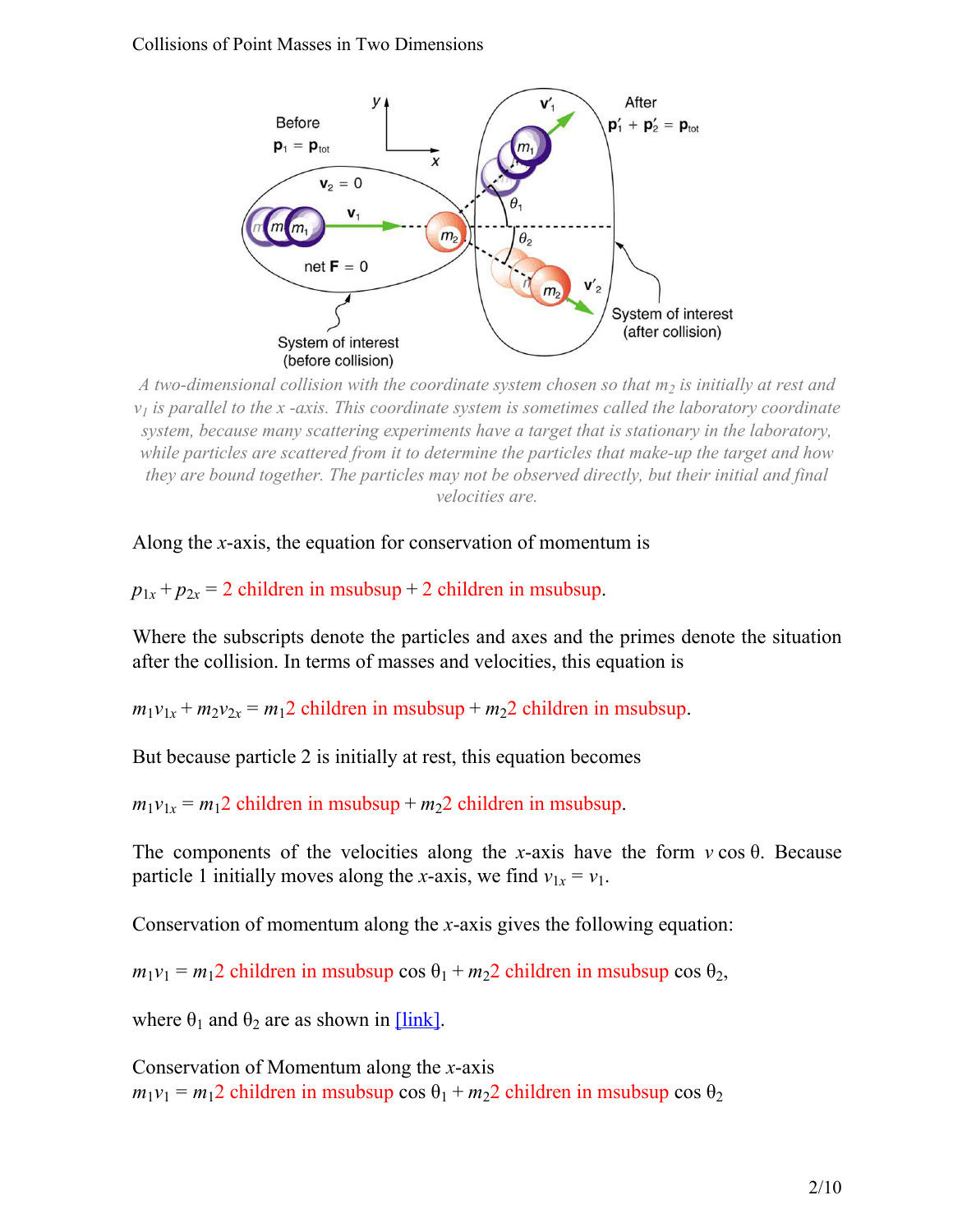Along the *y*-axis, the equation for conservation of momentum is

 $p_{1y} + p_{2y} = 2$  children in msubsup + 2 children in msubsup

or

 $m_1v_{1y} + m_2v_{2y} = m_12$  children in msubsup +  $m_22$  children in msubsup.

But  $v_{1y}$  is zero, because particle 1 initially moves along the *x*-axis. Because particle 2 is initially at rest,  $v_{2y}$  is also zero. The equation for conservation of momentum along the *y* -axis becomes

 $0 = m_1 2$  children in msubsup +  $m_2 2$  children in msubsup.

The components of the velocities along the *y*-axis have the form  $v \sin \theta$ .

Thus, conservation of momentum along the *y*-axis gives the following equation:

 $0 = m_1 2$  children in msubsup sin  $\theta_1 + m_2 2$  children in msubsup sin  $\theta_2$ . Conservation of Momentum along the *y*-axis  $0 = m_1 2$  children in msubsup sin  $\theta_1 + m_2 2$  children in msubsup sin  $\theta_2$ 

The equations of conservation of momentum along the *x*-axis and *y*-axis are very useful in analyzing two-dimensional collisions of particles, where one is originally stationary (a common laboratory situation). But two equations can only be used to find two unknowns, and so other data may be necessary when collision experiments are used to explore nature at the subatomic level.

<span id="page-2-0"></span>Determining the Final Velocity of an Unseen Object from the Scattering of Another Object

Suppose the following experiment is performed. A 0.250-kg object  $(m_1)$  is slid on a frictionless surface into a dark room, where it strikes an initially stationary object with mass of 0.400 kg  $(m_2)$ . The 0.250-kg object emerges from the room at an angle of 45.0° with its incoming direction.

The speed of the 0.250-kg object is originally 2.00 m/s and is 1.50 m/s after the collision. Calculate the magnitude and direction of the velocity (2 children in msubsup and  $\theta_2$ ) of the 0.400-kg object after the collision.

## **Strategy**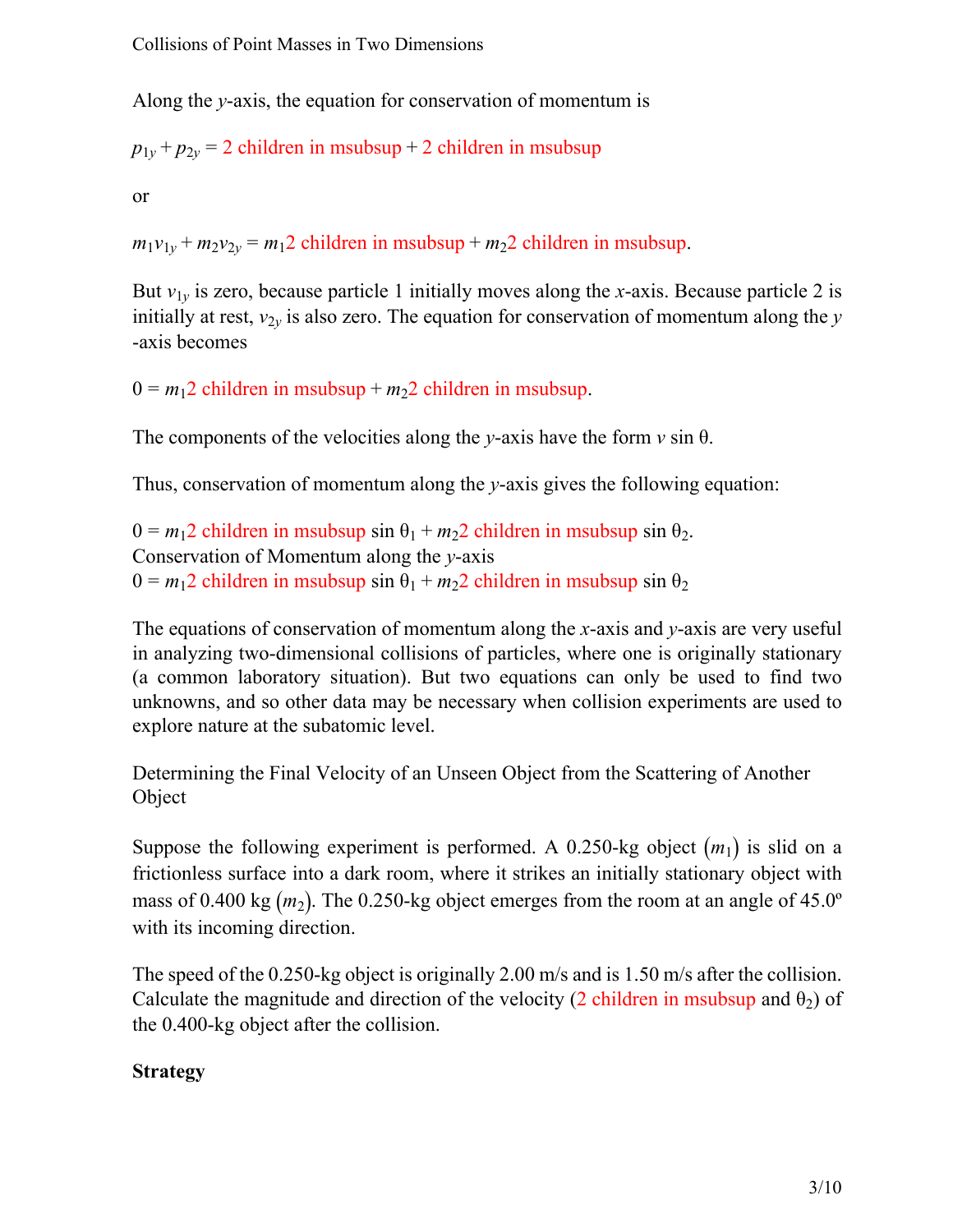Momentum is conserved because the surface is frictionless. The coordinate system shown in  $[\text{link}]$  is one in which  $m_2$  is originally at rest and the initial velocity is parallel to the *x*-axis, so that conservation of momentum along the *x*- and *y*-axes is applicable.

Everything is known in these equations except 2 children in msubsup and  $\theta_2$ , which are precisely the quantities we wish to find. We can find two unknowns because we have two independent equations: the equations describing the conservation of momentum in the *x*- and *y*-directions.

#### **Solution**

Solving  $m_1v_1 = m_12$  children in msubsup cos  $\theta_1 + m_22$  children in msubsup cos  $\theta_2$  and  $0 = m_1 2$  children in msubsup sin  $\theta_1 + m_2 2$  children in msubsup sin  $\theta_2$  for 2 children in msubsup sin  $\theta_2$  and taking the ratio yields an equation (because  $(\tan \theta = \frac{\sin \theta}{\cos \theta})$  in which all but one quantity is known:

 $\tan \theta_2 = \frac{2 \text{ children in msubsup} \sin \theta_1}{2 \text{ children in msubsup} \cos \theta_1 - 1}$ 2 children in msubsup  $\cos \theta_1 - v_1$ .

Entering known values into the previous equation gives

$$
\tan \theta_2 = \frac{(1.50 \text{ m/s})(0.7071)}{(1.50 \text{ m/s})(0.7071) - 2.00 \text{ m/s}} = -1.129.
$$

Thus,

$$
\theta_2 = \tan^{-1}(-1.129) = 311.5^{\circ} \approx 312^{\circ}
$$
.

Angles are defined as positive in the counter clockwise direction, so this angle indicates that  $m_2$  is scattered to the right in  $[\text{link}]$ , as expected (this angle is in the fourth quadrant). Either equation for the *x*- or *y*-axis can now be used to solve for  $v'_{2}$ , but the latter equation is easiest because it has fewer terms.

2 children in msubsup =  $-\frac{m_1}{m_2}$  $\frac{m_1}{m_2}$ 2 children in msubsup $\frac{\sin \theta_1}{\sin \theta_2}$ 

Entering known values into this equation gives

2 children in msubsup = 
$$
-\left(\frac{0.250 \text{ kg}}{0.400 \text{ kg}}\right)(1.50 \text{ m/s})\left(\frac{0.7071}{-0.7485}\right)
$$
.

Thus,

2 children in msubsup  $= 0.886$  m/s.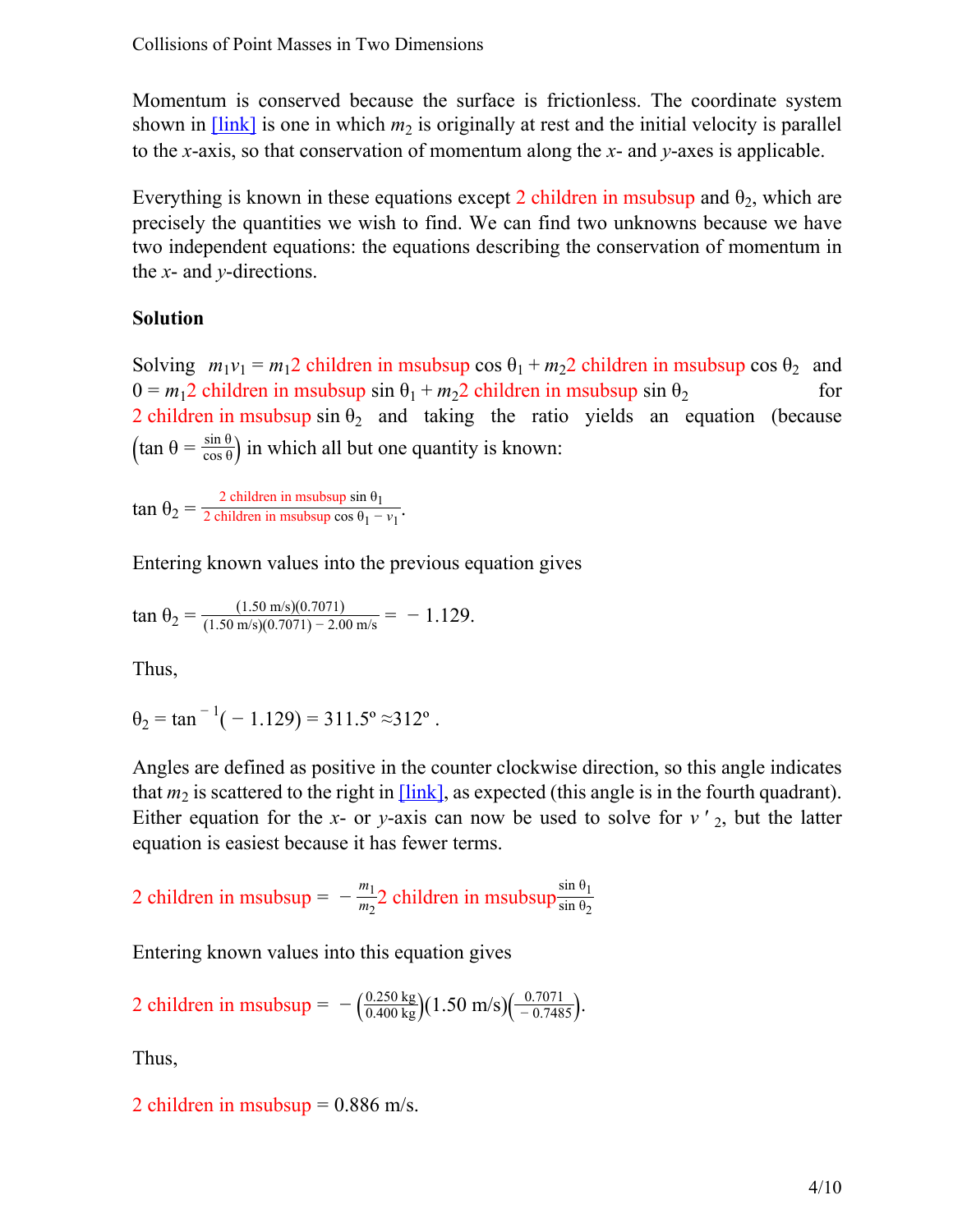#### **Discussion**

<span id="page-4-0"></span>It is instructive to calculate the internal kinetic energy of this two-object system before and after the collision. (This calculation is left as an end-of-chapter problem.) If you do this calculation, you will find that the internal kinetic energy is less after the collision, and so the collision is inelastic. This type of result makes a physicist want to explore the system further.



*A collision taking place in a dark room is explored in [\[link\]](#page-2-0). The incoming object m<sup>1</sup> is scattered by an initially stationary object. Only the stationary object's mass m<sup>2</sup> is known. By measuring the angle and speed at which m<sup>1</sup> emerges from the room, it is possible to calculate the magnitude and direction of the initially stationary object's velocity after the collision.*

## **Elastic Collisions of Two Objects with Equal Mass**

.

Some interesting situations arise when the two colliding objects have equal mass and the collision is elastic. This situation is nearly the case with colliding billiard balls, and precisely the case with some subatomic particle collisions. We can thus get a mental image of a collision of subatomic particles by thinking about billiards (or pool). (Refer to [\[link\]](#page-1-0) for masses and angles.) First, an elastic collision conserves internal kinetic energy. Again, let us assume object  $2(m_2)$  is initially at rest. Then, the internal kinetic energy before and after the collision of two objects that have equal masses is

$$
\frac{1}{2}mv_1^2 = \frac{1}{2}mv_1^2 + \frac{1}{2}mv_2^2
$$

Because the masses are equal,  $m_1 = m_2 = m$ . Algebraic manipulation (left to the reader) of conservation of momentum in the *x*- and *y*-directions can show that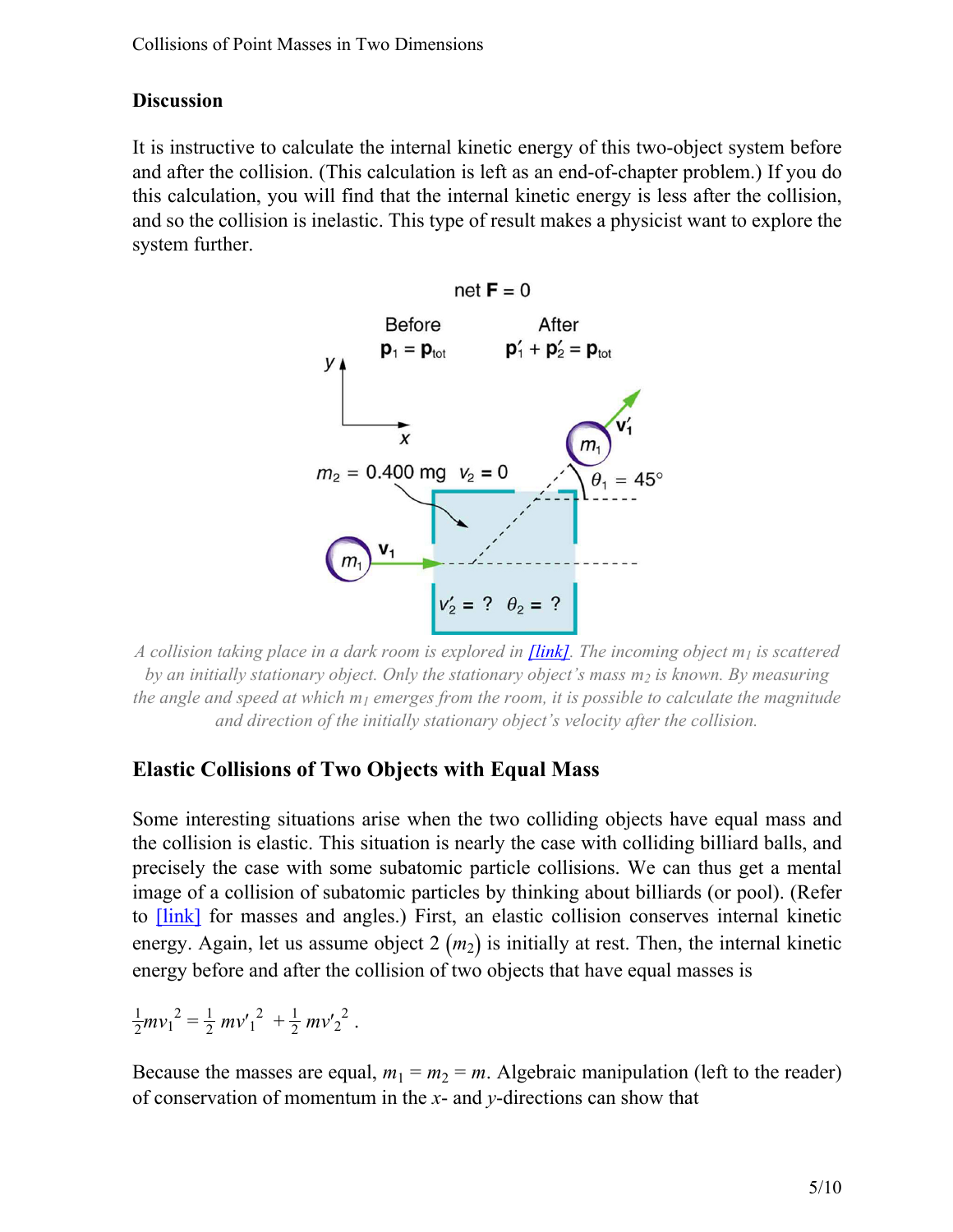$$
\frac{1}{2}mv_1^2 = \frac{1}{2}mv_1^2 + \frac{1}{2}mv_2^2 + mv_1'v_2\cos(\theta_1 - \theta_2).
$$

(Remember that  $\theta_2$  is negative here.) The two preceding equations can both be true only if

*m*2 children in msubsup2 children in msubsup  $cos(\theta_1 - \theta_2) = 0$ .

There are three ways that this term can be zero. They are

- 2 children in msubsup  $= 0$ : head-on collision; incoming ball stops
- 2 children in msubsup  $= 0$ : no collision; incoming ball continues unaffected
- $\cos(\theta_1 \theta_2) = 0$ : angle of separation  $(\theta_1 \theta_2)$  is 90° after the collision

All three of these ways are familiar occurrences in billiards and pool, although most of us try to avoid the second. If you play enough pool, you will notice that the angle between the balls is very close to 90º after the collision, although it will vary from this value if a great deal of spin is placed on the ball. (Large spin carries in extra energy and a quantity called *angular momentum*, which must also be conserved.) The assumption that the scattering of billiard balls is elastic is reasonable based on the correctness of the three results it produces. This assumption also implies that, to a good approximation, momentum is conserved for the two-ball system in billiards and pool. The problems below explore these and other characteristics of two-dimensional collisions.

Connections to Nuclear and Particle Physics

Two-dimensional collision experiments have revealed much of what we know about subatomic particles, as we shall see in Medical [Applications](/m42646) of Nuclear Physics and Particle [Physics](/m42667). Ernest Rutherford, for example, discovered the nature of the atomic nucleus from such experiments.

#### **Section Summary**

- The approach to two-dimensional collisions is to choose a convenient coordinate system and break the motion into components along perpendicular axes. Choose a coordinate system with the *x*-axis parallel to the velocity of the incoming particle.
- Two-dimensional collisions of point masses where mass 2 is initially at rest conserve momentum along the initial direction of mass 1 (the *x*-axis), stated by  $m_1v_1 = m_1v'$  <sub>1</sub> cos  $\theta_1 + m_2v'$  <sub>2</sub> cos  $\theta_2$  and along the direction perpendicular to the initial direction (the *y*-axis) stated by  $0 = m_1 v'_{1y} + m_2 v'_{2y}$ .
- The internal kinetic before and after the collision of two objects that have equal masses is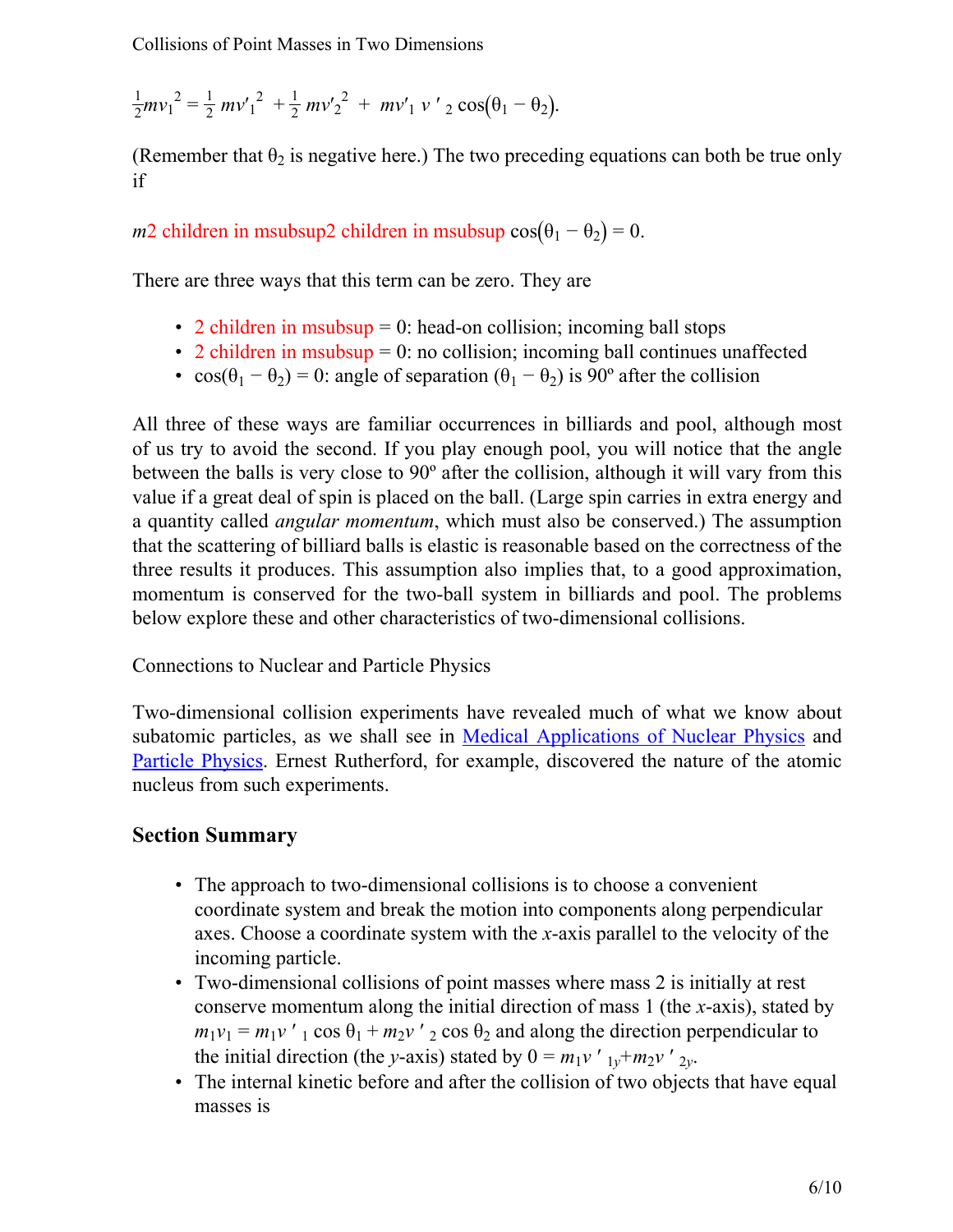- $\frac{1}{2}mv_1^2 = \frac{1}{2}mv'_1^2 + \frac{1}{2}mv'_2^2 + mv'_1 v'_2 \cos(\theta_1 \theta_2).$
- Point masses are structureless particles that cannot spin.

#### **Conceptual Questions**

<span id="page-6-0"></span>[\[link\]](#page-6-0) shows a cube at rest and a small object heading toward it. (a) Describe the directions (angle  $\theta_1$ ) at which the small object can emerge after colliding elastically with the cube. How does  $\theta_1$  depend on *b*, the so-called impact parameter? Ignore any effects that might be due to rotation after the collision, and assume that the cube is much more massive than the small object. (b) Answer the same questions if the small object instead collides with a massive sphere.



*A small object approaches a collision with a much more massive cube, after which its velocity has the direction θ1. The angles at which the small object can be scattered are determined by the shape of the object it strikes and the impact parameter b.*

#### **Problems & Exercises**

Two identical pucks collide on an air hockey table. One puck was originally at rest. (a) If the incoming puck has a speed of 6.00 m/s and scatters to an angle of 30.0º,what is the velocity (magnitude and direction) of the second puck? (You may use the result that  $\theta_1 - \theta_2 = 90^\circ$  for elastic collisions of objects that have identical masses.) (b) Confirm that the collision is elastic.

(a) 3.00 m/s, 60º below *x*-axis

(b) Find speed of first puck after collision: 0 =  $m$ 2 children in msubsup sin 30° −  $m$ 2 children in msubsup sin 60° ⇒ 2 children in msubsup = 2 cl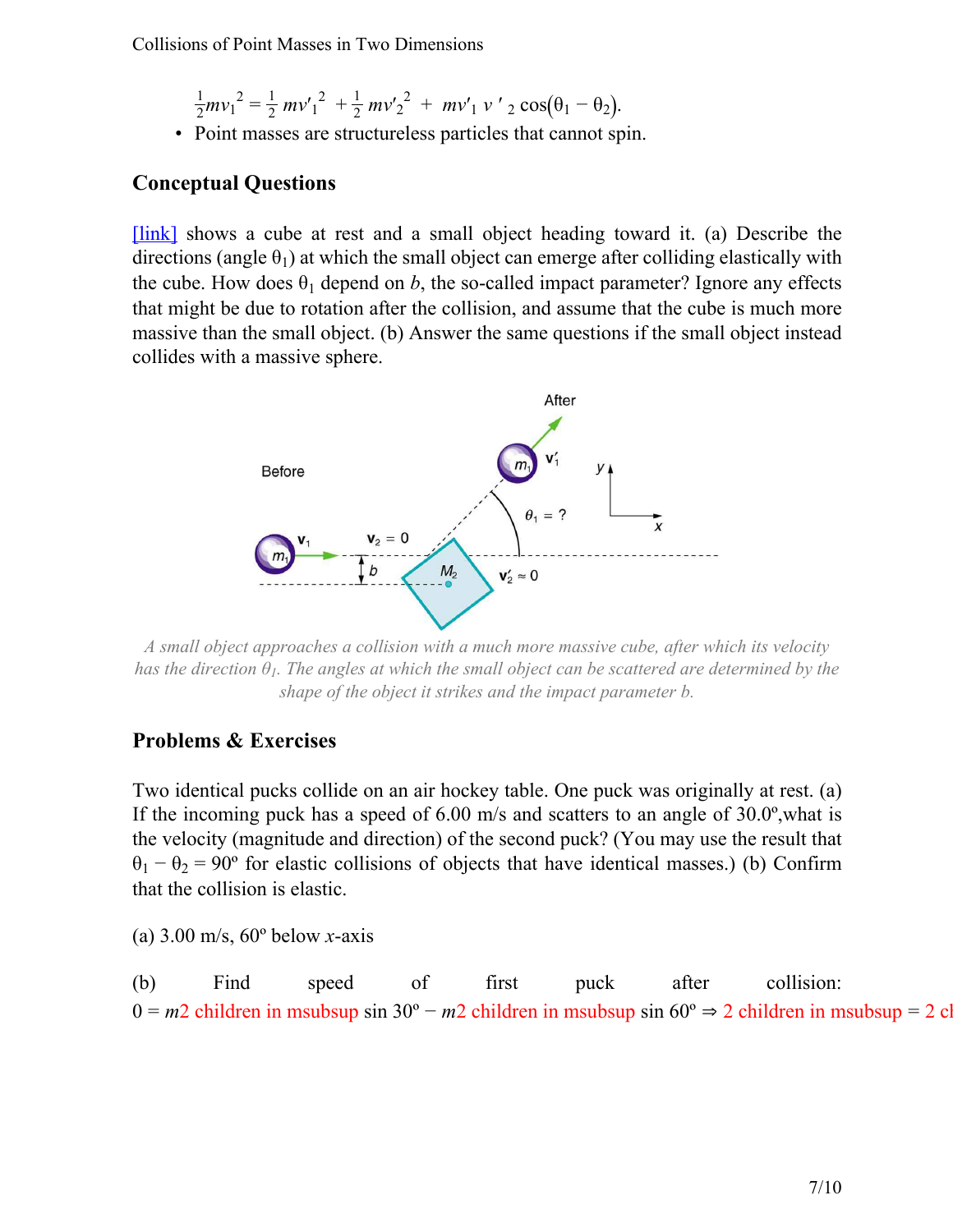Verify that ratio of initial to final KE equals one:  $KE = \frac{1}{2}mv_1^2 = 18m$  J  $KE = \frac{1}{2}mv' \frac{1}{1} + \frac{1}{2}mv' \frac{2}{2} = 18m J$  $\frac{KE}{KE'} = 1.00$ 

Confirm that the results of the example [\[link\]](#page-2-0) do conserve momentum in both the *x*- and *y*-directions.

A 3000-kg cannon is mounted so that it can recoil only in the horizontal direction. (a) Calculate its recoil velocity when it fires a 15.0-kg shell at 480 m/s at an angle of 20.0º above the horizontal. (b) What is the kinetic energy of the cannon? This energy is dissipated as heat transfer in shock absorbers that stop its recoil. (c) What happens to the vertical component of momentum that is imparted to the cannon when it is fired?

- $(a) 2.26$  m/s
- (b)  $7.63 \times 10^3$  J

(c) The ground will exert a normal force to oppose recoil of the cannon in the vertical direction. The momentum in the vertical direction is transferred to the earth. The energy is transferred into the ground, making a dent where the cannon is. After long barrages, cannon have erratic aim because the ground is full of divots.

#### **Professional Application**

A 5.50-kg bowling ball moving at 9.00 m/s collides with a 0.850-kg bowling pin, which is scattered at an angle of 85.0º to the initial direction of the bowling ball and with a speed of 15.0 m/s. (a) Calculate the final velocity (magnitude and direction) of the bowling ball. (b) Is the collision elastic? (c) Linear kinetic energy is greater after the collision. Discuss how spin on the ball might be converted to linear kinetic energy in the collision.

### **Professional Application**

Ernest Rutherford (the first New Zealander to be awarded the Nobel Prize in Chemistry) demonstrated that nuclei were very small and dense by scattering helium-4 nuclei ( <sup>4</sup>He) from gold-197 nuclei ( <sup>197</sup>Au). The energy of the incoming helium nucleus was  $8.00 \times 10^{-13}$  J, and the masses of the helium and gold nuclei were  $6.68 \times 10^{-27}$  kg and  $3.29 \times 10^{-25}$  kg, respectively (note that their mass ratio is 4 to 197). (a) If a helium nucleus scatters to an angle of 120<sup>°</sup> during an elastic collision with a gold nucleus, calculate the helium nucleus's final speed and the final velocity (magnitude and direction) of the gold nucleus. (b) What is the final kinetic energy of the helium nucleus?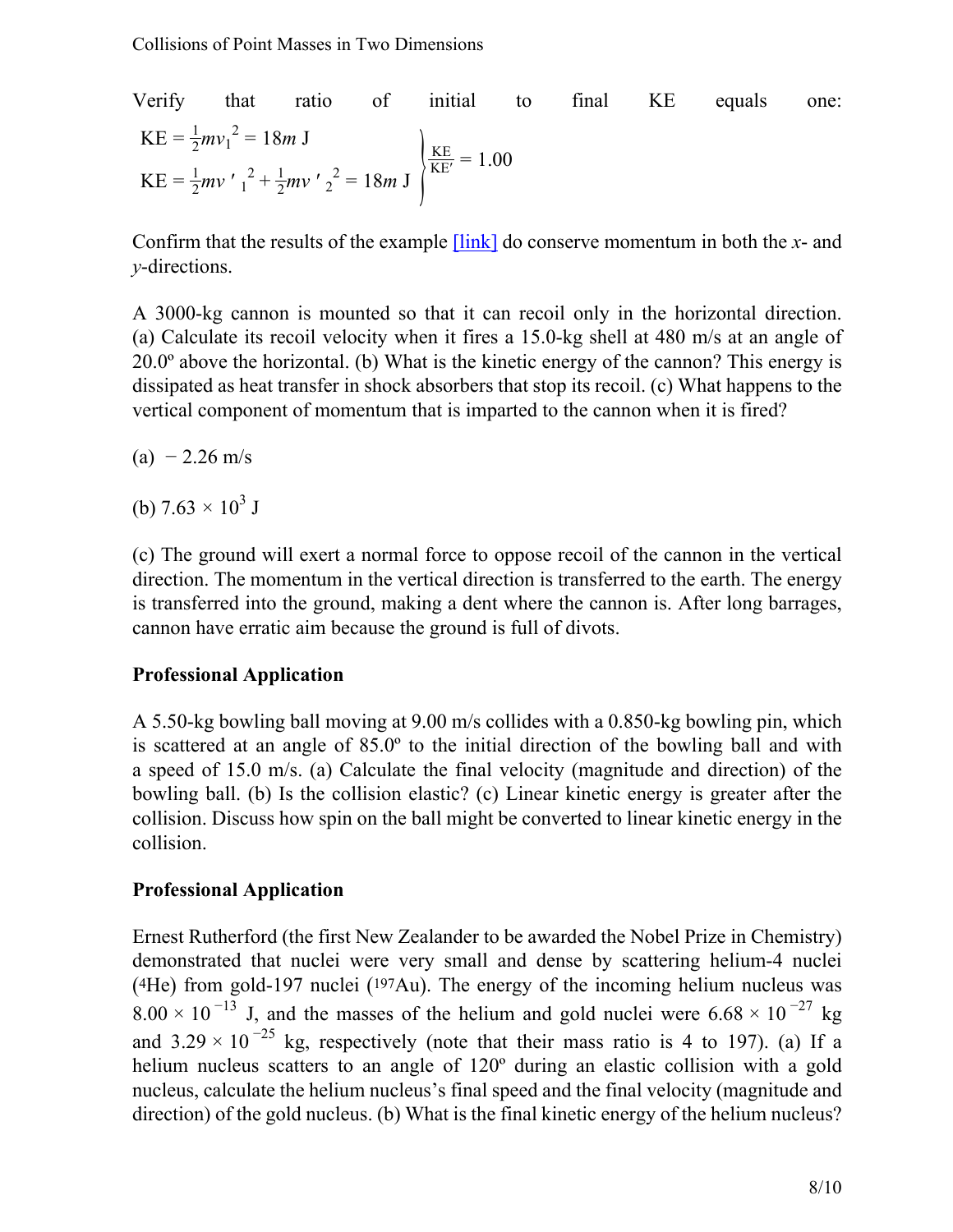(a)  $5.36 \times 10^5$  m/s at  $-29.5^\circ$ 

(b)  $7.52 \times 10^{-13}$  J

### **Professional Application**

Two cars collide at an icy intersection and stick together afterward. The first car has a mass of 1200 kg and is approaching at 8.00 m/s due south. The second car has a mass of 850 kg and is approaching at 17.0 m/s due west. (a) Calculate the final velocity (magnitude and direction) of the cars. (b) How much kinetic energy is lost in the collision? (This energy goes into deformation of the cars.) Note that because both cars have an initial velocity, you cannot use the equations for conservation of momentum along the *x*-axis and *y*-axis; instead, you must look for other simplifying aspects.

Starting with with equations  $m_1v_1 = m_12$  children in msubsup cos  $\theta_1 + m_22$  children in msubsup cos  $\theta_2$  and  $0 = m_1 2$  children in msubsup sin  $\theta_1 + m_2 2$  children in msubsup sin  $\theta_2$  for conservation of momentum in the *x*- and *y*-directions and assuming that one object is originally stationary, prove that for an elastic collision of two objects of equal masses,

$$
\frac{1}{2}mv_1^2 = \frac{1}{2}mv_1^2 + \frac{1}{2}mv_2^2 + mv_1v_2^2 \cos(\theta_1 - \theta_2)
$$

as discussed in the text.

We are given that  $m_1 = m_2 \equiv m$ . The given equations then become:

$$
v_1 = v_1 \cos \theta_1 + v_2 \cos \theta_2
$$

and

 $0 = 2$  children in msubsup sin  $\theta_1 + 2$  children in msubsup sin  $\theta_2$ .

Square each equation to get

$$
v_1^2 = v'_1^2 \cos^2 \theta_1 + v'_2^2 \cos^2 \theta_2 + 2v'_1 v'_2 \cos \theta_1 \cos \theta_2
$$
  
\n
$$
0 = v'_1^2 \sin^2 \theta_1 + v'_2^2 \sin^2 \theta_2 + 2v'_1 v'_2 \sin \theta_1 \sin \theta_2.
$$

Add these two equations and simplify: